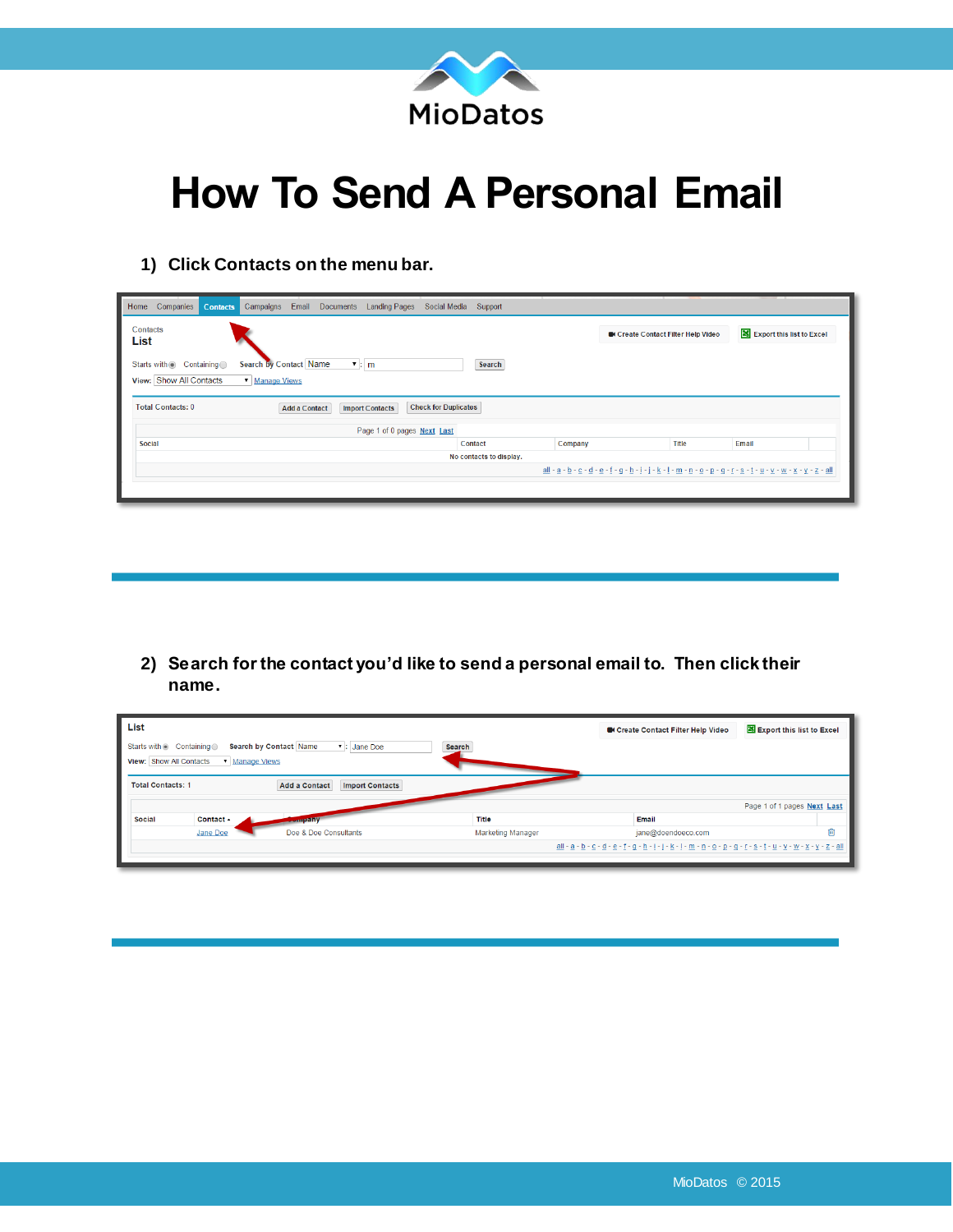

**3) Click Send an Email located at the top or bottom of the screen.** 

| <b>Update</b>                              |                                                             |
|--------------------------------------------|-------------------------------------------------------------|
|                                            | Send an Email<br>Save and New<br><b>Save Contact</b><br>Can |
| <b>Contact Information</b>                 |                                                             |
| Company: Doe & Doe Consultants (San Diego) | Email: jane@doendoeco.com                                   |

**4) Enter the email Subject Line, and select the delivery schedule. Then select the template of the email you wish to send to this contact.** 

| <b>Send a Personal Email.</b>  |                                         |                                     | Cancel                   |
|--------------------------------|-----------------------------------------|-------------------------------------|--------------------------|
|                                |                                         |                                     |                          |
| <b>Send To and Preview</b>     | Design and Edit                         |                                     |                          |
| Mailing Information            |                                         |                                     | $\star$ = Required Field |
|                                | * Subject: Type your email subject here | * Contact First Name: Jane          |                          |
| Email From Name: Sharla Petros |                                         | * Contact Last Name: Doe            |                          |
| * Email From: sharla@cmr.bz    |                                         | * Contact Email: jane@doendoeco.com |                          |
| Schedule Date: O Now O Future  |                                         | <b>Send</b>                         |                          |
| * Template: Select a Template  |                                         |                                     |                          |
|                                |                                         |                                     |                          |
|                                |                                         |                                     |                          |

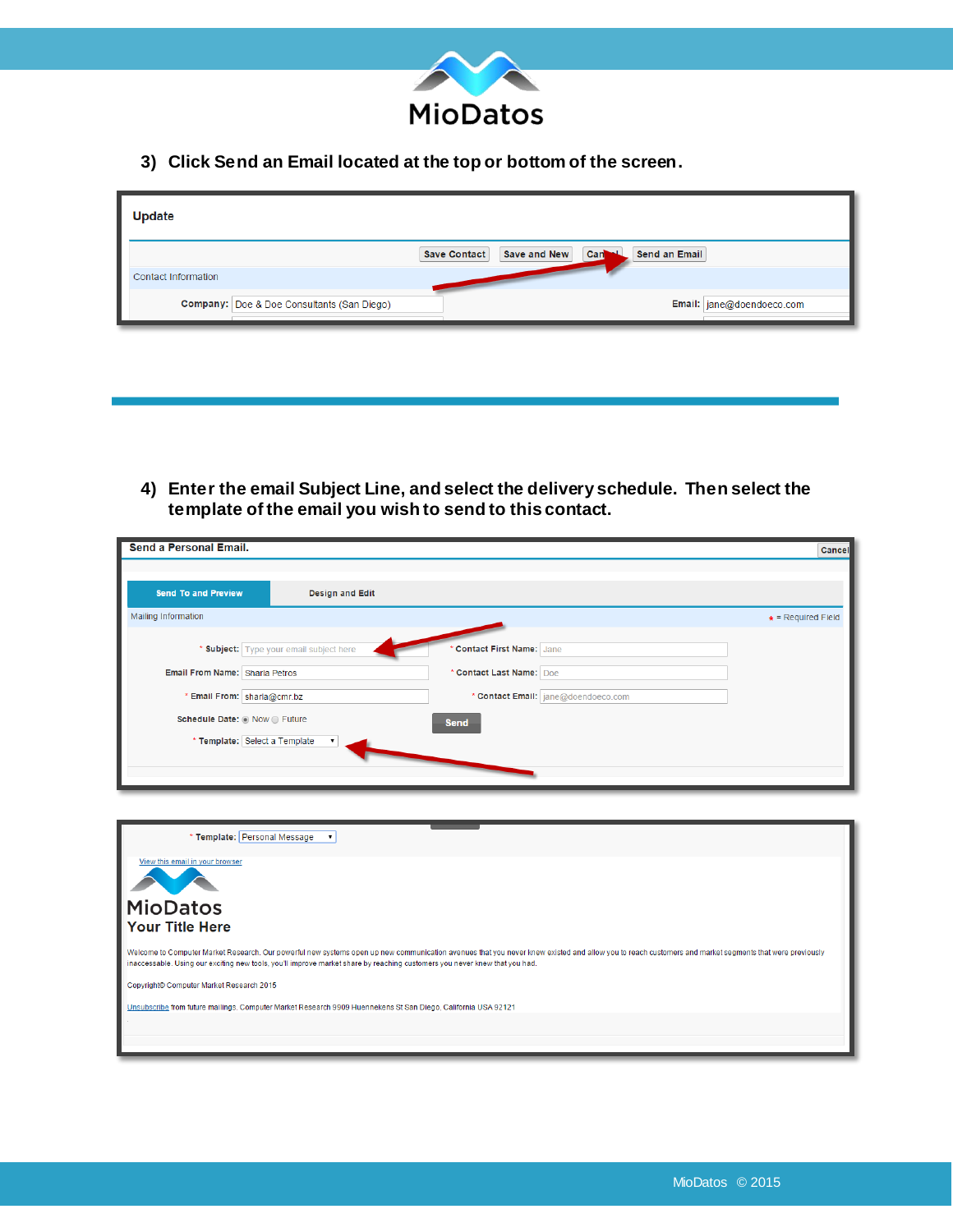

**5) If you would like to customize the email for this particular contact, you can do so by clicking the Design and Edit tab. Make changes in the email designer and then click Save Template. After saving the template,** 

|                                                              | Information<br>X                                                                                                                |                                       |
|--------------------------------------------------------------|---------------------------------------------------------------------------------------------------------------------------------|---------------------------------------|
|                                                              | Template Saved as - Personal Email                                                                                              |                                       |
| <b>BLAH</b><br>Welcome to [CompanyName].                     | If you would like to change the name, please go to<br>the Send To tab to change the name and then<br>click Save Template again. | ivenues that you never knew existed   |
| customers and market segme<br>customers you never knew there | Ok                                                                                                                              | a new tools, you'll improve market sh |
|                                                              |                                                                                                                                 |                                       |
|                                                              |                                                                                                                                 |                                       |
| Copyright© [CompanyName] 2015                                |                                                                                                                                 |                                       |
|                                                              | Unsubscribe from future mailings. [company] [address1] [city], [stateprovince] [country] [postalcode]                           |                                       |

**6) Once all changes are made and you're ready to send your personal email, click the Send To and Preview tab, and click Send.**

| <b>Send To and Preview</b>     | <b>Design and Edit</b>             |                                     |                          |
|--------------------------------|------------------------------------|-------------------------------------|--------------------------|
| Mailing Information            |                                    |                                     | $\star$ = Required Field |
|                                | * Subject: Test Email              | * Contact First Name: Jane          |                          |
| Email From Name: Sharla Petros |                                    | * Contact Last Name: Doe            |                          |
|                                | * Email From: sharla@cmr.bz        | * Contact Email: jane@doendoeco.com |                          |
|                                | Schedule Date: O Now O Future      | <b>Send</b>                         |                          |
|                                | * Template: Personal Message<br>ν. |                                     |                          |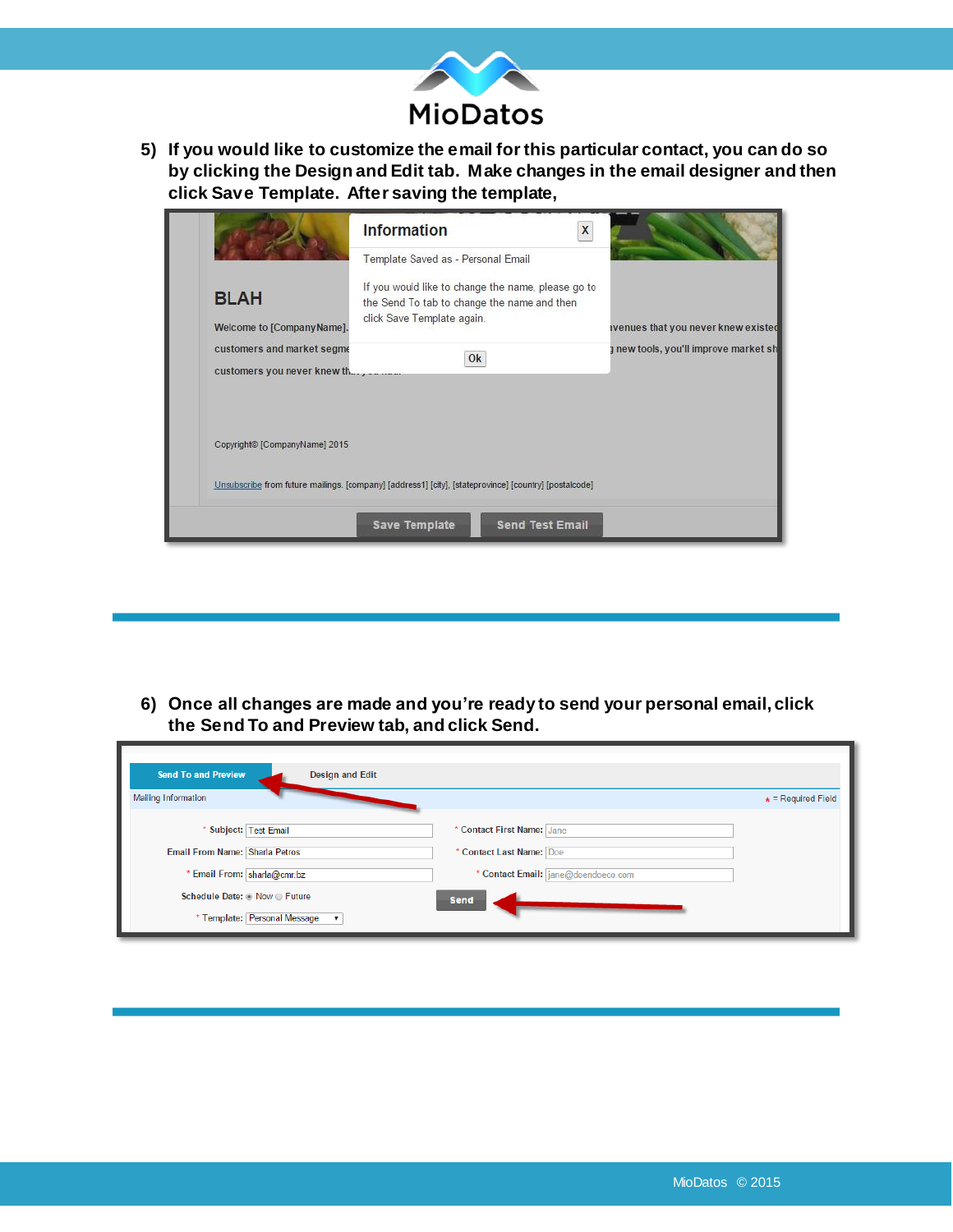

**7) Once all changes are made and you're ready to send your personal email, click the Send To and Preview tab, and click Send. A popup will appear asking you to confirm sending this email. Click OK.** 

| Produc | The page at https://miodatos.bz says:                             | tal Demo |  |  |  |
|--------|-------------------------------------------------------------------|----------|--|--|--|
|        | Are you sure that you want to send this email to this<br>contact? |          |  |  |  |
| nd Ec  | OК                                                                | Cancel   |  |  |  |
|        |                                                                   |          |  |  |  |

**8) You will now receive notification that this email has been queued for sending.** 

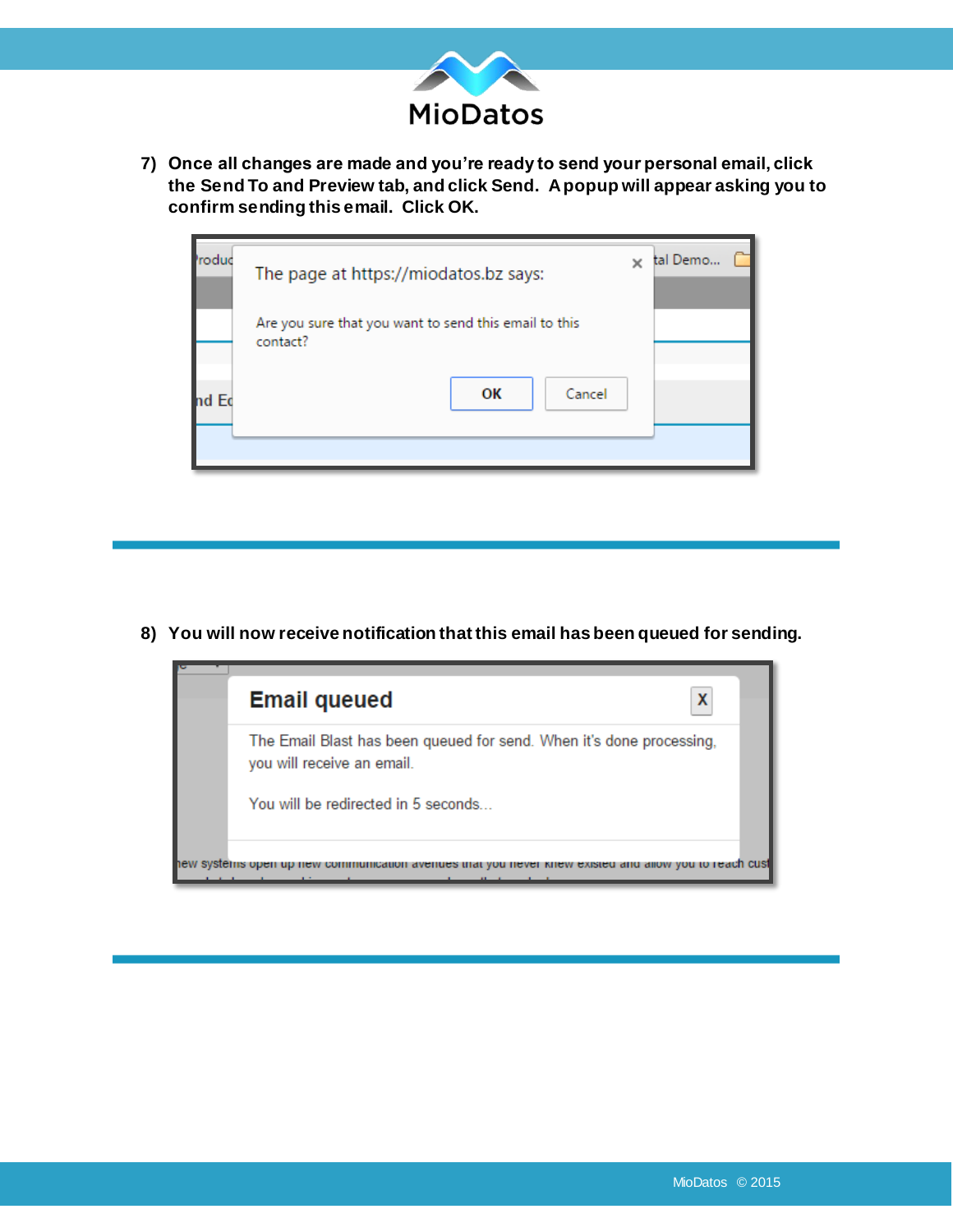

**9) To check and see if your contact has opened the email, click Email on the menu bar. Then click list.** 



**10)Scroll through the list and find the email you sent. Then click View.** 

|                                        |              |                                        |                       |                   |                     |             | Page 1 of 1 pages Next Last |
|----------------------------------------|--------------|----------------------------------------|-----------------------|-------------------|---------------------|-------------|-----------------------------|
| <b>Subject</b>                         | <b>Stats</b> | <b>Template Name</b>                   | Campaign              | <b>Email From</b> | <b>From Account</b> | Date Sent - | Send Type                   |
| How Do You Store Your Data?            | <b>View</b>  | How Do You Store Your Data?            | Email Campaign        | sharla@cmr.bz     | sharlap             | 12/21/2015  | Cancelled                   |
| Data Storage around the World          | <b>View</b>  | Data Storage around the World          | Email Campaign        | sharla@cmr.bz     | sharlap             | 12/14/2015  | Cancelled                   |
| Video Surveillance Storage             | <b>View</b>  | Video Surveillance Storage             | Email Campaign        | sharla@cmr.bz     | sharlap             | 12/7/2015   | Cancelled                   |
| Uncomfortable Office? Try this         | <b>View</b>  | Uncomfortable Office? Try this         | Email Campaign        | sharla@cmr.bz     | sharlap             | 11/30/2015  | Cancelled                   |
| Why Choose Buffalo?                    | <b>View</b>  | Why Choose Buffalo?                    | Email Campaign        | sharla@cmr.bz     | sharlap             | 11/24/2015  | Cancelled                   |
| <b>Test Personal Email</b>             | <b>View</b>  | - Personal Email                       | (Generic Email Blast) | sharla@cmr.bz     | sharlap             | 11/23/2015  | Instant                     |
| Video Surveillance Storage             | <b>View</b>  | Video Surveillance Storage             | Email Campaign        | sharla@cmr.bz     | sharlap             | 11/19/2015  | Instant                     |
| <b>Software Best Practices</b>         | <b>View</b>  | Software Best Practices                | <b>Email Campaign</b> | sharla@cmr.bz     | sharlap             | 11/17/2015  | Cancelled                   |
| <b>Lincomfortable Office?</b> Try this | <b>View</b>  | <b>Lincomfortable Office? Try this</b> | <b>Email Campaign</b> | sharla@cmr hz     | charlan             | 11/12/2015  | Instant                     |